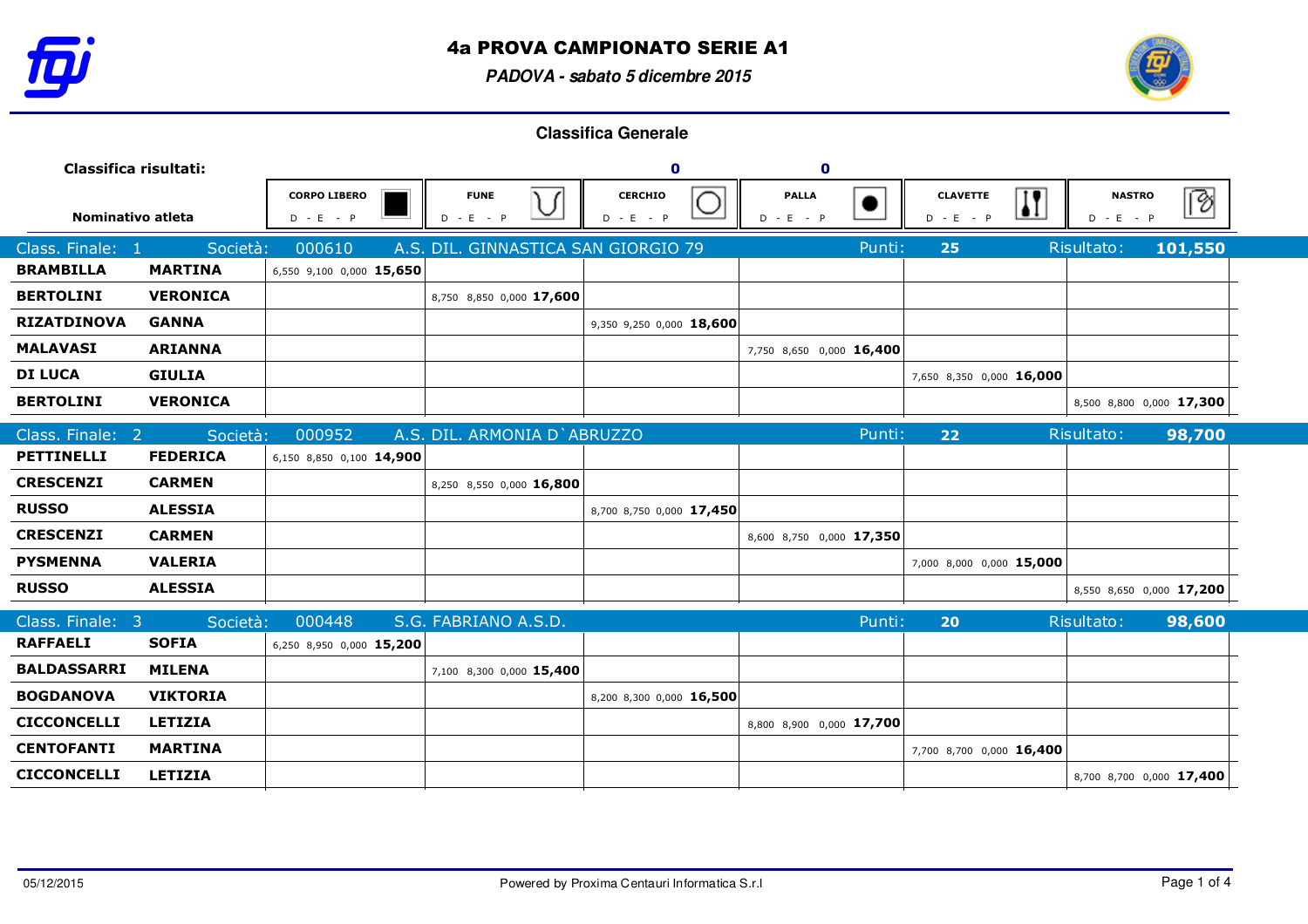

## 4a PROVA CAMPIONATO SERIE A1

**PADOVA - sabato 5 dicembre 2015**



| Classifica risultati: |                   |                                    |                                           | $\mathbf 0$                                 |   | $\mathbf 0$              |                                |                                                         |                          |
|-----------------------|-------------------|------------------------------------|-------------------------------------------|---------------------------------------------|---|--------------------------|--------------------------------|---------------------------------------------------------|--------------------------|
| Nominativo atleta     |                   | <b>CORPO LIBERO</b><br>$D - E - P$ | <b>FUNE</b><br>$\check{ }$<br>$D - E - P$ | $\sqrt{ }$<br><b>CERCHIO</b><br>$D - E - P$ | D | <b>PALLA</b><br>$-E - P$ | <b>CLAVETTE</b><br>$D - E - P$ | $\overline{\mathbf{H}}$<br><b>NASTRO</b><br>$D - E - P$ | B                        |
| Class. Finale: 4      | Società:          | 000101                             | S.S.DIL.GINN. ARDOR COOP. SOC.            |                                             |   | Punti:                   | 18                             | Risultato:                                              | 95,050                   |
| <b>MORO</b>           | <b>VALENTINA</b>  | 5,350 8,650 0,000 14,000           |                                           |                                             |   |                          |                                |                                                         |                          |
| <b>DORIGO</b>         | <b>GIULIA</b>     |                                    | 8,200 8,650 0,000 16,850                  |                                             |   |                          |                                |                                                         |                          |
| <b>TORNATORE</b>      | <b>BEATRICE</b>   |                                    |                                           | 7,450 8,500 0,000 15,950                    |   |                          |                                |                                                         |                          |
| <b>DORIGO</b>         | <b>GIULIA</b>     |                                    |                                           |                                             |   | 8,000 8,400 0,100 16,300 |                                |                                                         |                          |
| <b>ZABEO</b>          | <b>EMILIA</b>     |                                    |                                           |                                             |   |                          | 6,800 8,300 0,000 15,100       |                                                         |                          |
| <b>VEDENEEVA</b>      | <b>EKATERINA</b>  |                                    |                                           |                                             |   |                          |                                |                                                         | 8,100 8,850 0,100 16,850 |
| Class. Finale: 5      | Società:          | 000052                             | <b>GINN. VIRTUS GALLARATE</b>             |                                             |   | Punti:                   | 16                             | Risultato:                                              | 91,550                   |
| <b>BUSETTI</b>        | <b>CAMILLA</b>    | 5,850 8,600 0,000 14,450           |                                           |                                             |   |                          |                                |                                                         |                          |
| <b>MERLO</b>          | <b>GRETA</b>      |                                    | 7,750 8,550 0,050 16,250                  |                                             |   |                          |                                |                                                         |                          |
| <b>MARCHETTO</b>      | <b>ALESSIA</b>    |                                    |                                           | 6,850 7,700 0,000 14,550                    |   |                          |                                |                                                         |                          |
| <b>MAZUR</b>          | <b>VIKTORIIA</b>  |                                    |                                           |                                             |   | 8,050 8,900 0,100 16,850 |                                |                                                         |                          |
| <b>POLES</b>          | <b>ISABELLA</b>   |                                    |                                           |                                             |   |                          | 6,050 7,550 0,000 13,600       |                                                         |                          |
| <b>MERLO</b>          | <b>GRETA</b>      |                                    |                                           |                                             |   |                          |                                |                                                         | 7,600 8,250 0,000 15,850 |
| Class. Finale: 6      | Società:          | 000392                             | A.S.D. GINNASTICA ESTENSE O.PUTINATI      |                                             |   | Punti:                   | 14                             | Risultato:                                              | 90,950                   |
| <b>GIOVANELLI</b>     | <b>ILARIA</b>     | 5,500 8,700 0,000 14,200           |                                           |                                             |   |                          |                                |                                                         |                          |
| <b>TRINCOSSI</b>      | <b>MARIA ROSA</b> |                                    | 6,300 7,650 0,000 13,950                  |                                             |   |                          |                                |                                                         |                          |
| <b>SANTANDREA</b>     | <b>MARTINA</b>    |                                    |                                           | 6,900 8,250 0,000 15,150                    |   |                          |                                |                                                         |                          |
| <b>SELEZNEVA</b>      | <b>EKATERINA</b>  |                                    |                                           |                                             |   | 8,450 8,950 0,000 17,400 |                                |                                                         |                          |
| <b>SANTANDREA</b>     | <b>MARTINA</b>    |                                    |                                           |                                             |   |                          | 7,550 8,450 0,050 15,950       |                                                         |                          |
| <b>MINEZZI</b>        | <b>VERONICA</b>   |                                    |                                           |                                             |   |                          |                                |                                                         | 6,400 7,900 0,000 14,300 |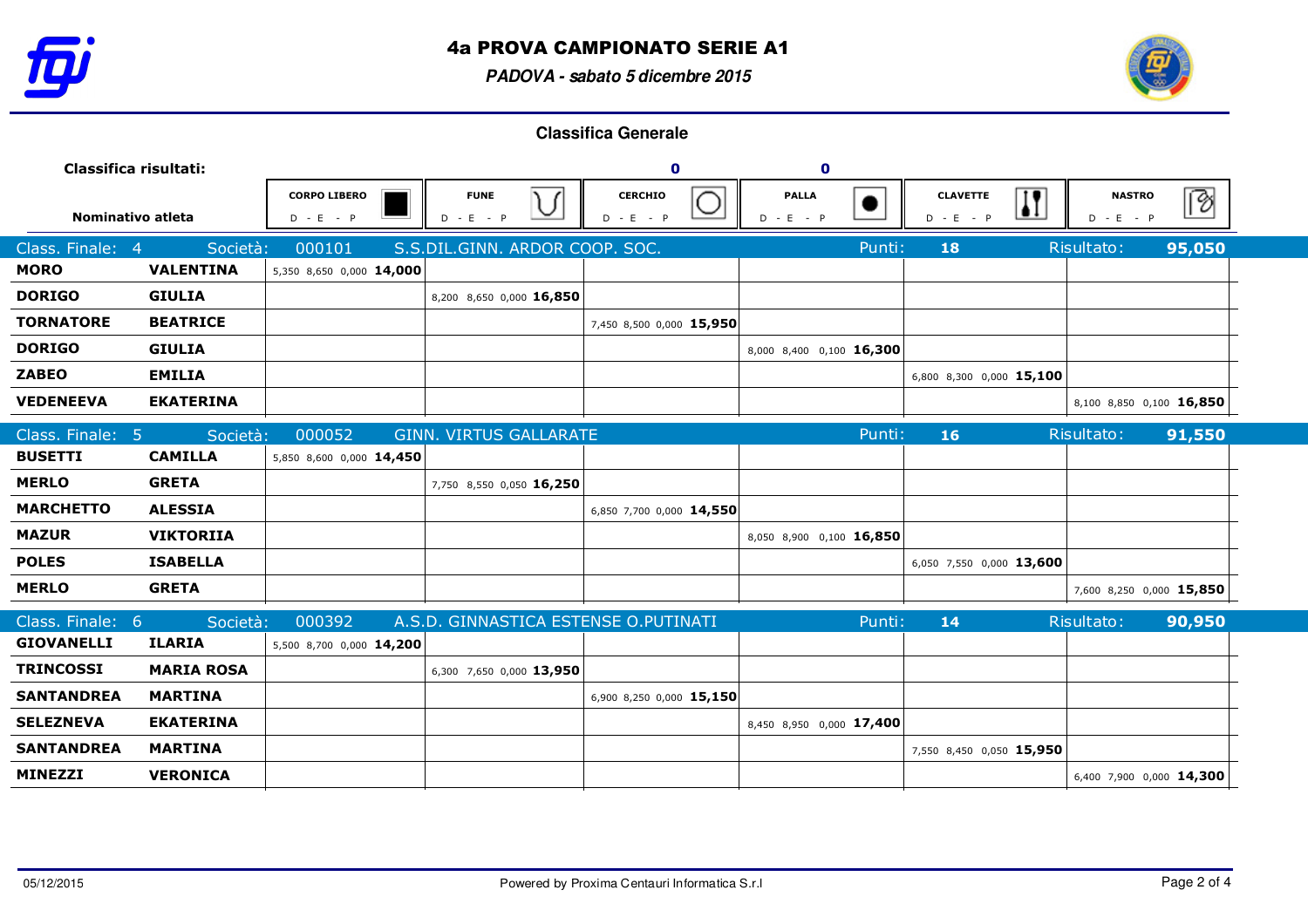

## 4a PROVA CAMPIONATO SERIE A1

**PADOVA - sabato 5 dicembre 2015**



| Classifica risultati:             |                      |                                    |                                                          | $\mathbf 0$                   | $\mathbf 0$                   |                                                           |                              |        |
|-----------------------------------|----------------------|------------------------------------|----------------------------------------------------------|-------------------------------|-------------------------------|-----------------------------------------------------------|------------------------------|--------|
| Nominativo atleta                 |                      | <b>CORPO LIBERO</b><br>$D - E - P$ | <b>FUNE</b><br>$\sqrt{ }$<br>$\checkmark$<br>$D - E - P$ | <b>CERCHIO</b><br>$D - E - P$ | <b>PALLA</b><br>$-E - P$<br>D | $\overline{\mathbf{H}}$<br><b>CLAVETTE</b><br>$D - E - P$ | <b>NASTRO</b><br>$D - E - P$ |        |
| Class. Finale: 7                  | Società:             | 000240                             | S.G. RAFFAELLO MOTTO A.S.D.                              |                               | Punti:                        | $12$                                                      | Risultato:                   | 90,050 |
| <b>PELLEGRINI</b>                 | <b>FRANCESCA</b>     | 6,350 8,950 0,000 15,300           |                                                          |                               |                               |                                                           |                              |        |
| <b>VIGNOLINI</b>                  | <b>CHIARA</b>        |                                    | 5,950 8,100 0,000 14,050                                 |                               |                               |                                                           |                              |        |
| <b>BERGESIO</b>                   | <b>EGIZIA RALIZA</b> |                                    |                                                          | 7,400 8,100 0,000 15,500      |                               |                                                           |                              |        |
| <b>VIGNOLINI</b>                  | <b>CHIARA</b>        |                                    |                                                          |                               | 7,050 8,150 0,000 15,200      |                                                           |                              |        |
| <b>BERTI</b>                      | <b>LETIZIA</b>       |                                    |                                                          |                               |                               | 6,000 7,100 0,000 13,100                                  |                              |        |
| <b>HALKINA</b>                    | <b>KATSIARYNA</b>    |                                    |                                                          |                               |                               |                                                           | 8,350 8,550 0,000 16,900     |        |
| Class. Finale: 8                  | Società:             | 000121                             | A.S. UDINESE ASS. POL. DIL.                              |                               | Punti:                        | 10                                                        | Risultato:                   | 88,550 |
| <b>GIRELLI</b>                    | <b>MELISSA</b>       | 5,600 8,500 0,000 14,100           |                                                          |                               |                               |                                                           |                              |        |
| <b>AGIURGIUCULES ALEXANDRA AI</b> |                      |                                    | 8,400 8,550 0,000 16,950                                 |                               |                               |                                                           |                              |        |
| <b>STROPPOLO</b>                  | <b>NICOLE</b>        |                                    |                                                          | 6,250 7,750 0,000 14,000      |                               |                                                           |                              |        |
| <b>GERMANI</b>                    | <b>MARTINA</b>       |                                    |                                                          |                               | 5,850 7,750 0,000 13,600      |                                                           |                              |        |
| AGIURGIUCULES ALEXANDRA AI        |                      |                                    |                                                          |                               |                               | 8,200 8,350 0,000 16,550                                  |                              |        |
| <b>PILOSIO</b>                    | <b>BEATRICE</b>      |                                    |                                                          |                               |                               |                                                           | 6,000 7,400 0,050 13,350     |        |
| Class. Finale: 9                  | Società:             | 000988                             | A.S. POLIMNIA GINN. RITMICA ROMANA                       |                               | Punti:                        | 8                                                         | Risultato:                   | 85,800 |
| <b>BRICCHI</b>                    | <b>GIULIA</b>        | 5,550 8,500 0,000 14,050           |                                                          |                               |                               |                                                           |                              |        |
| <b>CHIARO</b>                     | <b>SWAMI</b>         |                                    | 6,250 7,650 0,000 13,900                                 |                               |                               |                                                           |                              |        |
| <b>TODINI</b>                     | <b>ELISA</b>         |                                    |                                                          | 6,200 7,600 0,000 13,800      |                               |                                                           |                              |        |
| <b>RUPRECHT</b>                   | <b>NICOL</b>         |                                    |                                                          |                               | 8,200 8,450 0,000 16,650      |                                                           |                              |        |
| <b>DE SIMONE</b>                  | <b>CHIARA</b>        |                                    |                                                          |                               |                               | 6,000 7,250 0,000 13,250                                  |                              |        |
| <b>TODINI</b>                     | <b>ELISA</b>         |                                    |                                                          |                               |                               |                                                           | 6,450 7,800 0,100 14,150     |        |